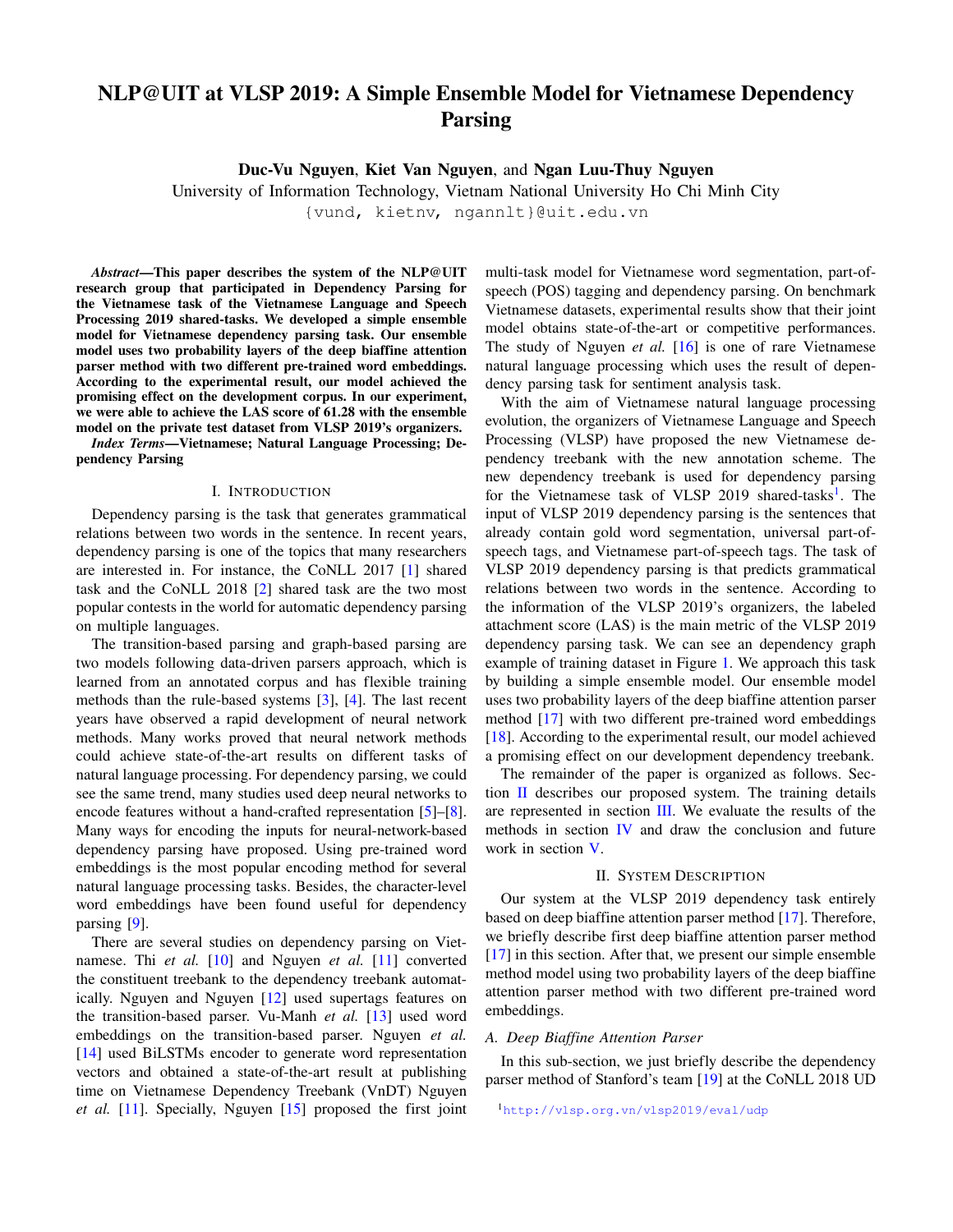<span id="page-1-0"></span>

Figure 1. An dependency graph in training dataset of the VLSP 2019 dependency parsing task for Vietnamese, which contains gold word segmentation, universal part-of-speech tags, and Vietnamese part-of-speech tags.

Shared Task [\[2\]](#page-2-1). They have proposed few augmentations on the deep biaffine attention parser method [\[17\]](#page-3-10).

Our dependency parser follows the study of Dozat and Manning [\[17\]](#page-3-10), and Qi *et al.* [\[19\]](#page-3-12). We use the highway BiLSTM [\[20\]](#page-3-13) for encoding the inputs, which are pretrained word embeddings, random word embeddings, character-level word embeddings, and Vietnamese part-of-speech tags (XPOS) embeddings. The unlabeled attachments are predicted by scoring each word  $i$  and its possible heads through a biaffine transformation [\[17\]](#page-3-10):

$$
h_t = BiLSTM_t(x_1, \ldots, x_n), \qquad (1)
$$

$$
{}_{i}^{(ed)}, v_{j}^{(eh)} = FC^{(ed)}(h_{i}), FC^{(eh)}(h_{j}),
$$
 (2)

$$
s_{ij}^{(e)} = [v_j^{(eh)}, 1]^\top U^{(e)}[v_i^{(ed)}, 1], \tag{3}
$$

$$
= Deep-Biaff(e)(hi, hj), \t(4)
$$

$$
P(y_{ij}^{(e)}|X) = \text{softmax}_j(s_i^{(e)}), \tag{5}
$$

where  $v_i^{(ed)}$  indicates for word *i*'s edge-dependent representation, and  $v_j^{(eh)}$  indicates for word *i*'s edge-head representation. Qi *et al.* [\[19\]](#page-3-12) have proposed the linearization models as an extensions of the deep biaffine attention parser [\[17\]](#page-3-10). They have factorized the relative location of word  $i$  and head  $j$  into their linear order and the distance between them with the conditional probability  $P(y_{ii}|sgn(i-j), abs(i-j))$ , where sgn(·) is the sign function. The details of linearization models was presented in [\[19\]](#page-3-12).

### <span id="page-1-7"></span>*B. Ensemble Model*

v

i

In the VLSP 2019 dependency parsing, the number of sentences in the training dataset is not large than 4,000, and the development dataset is not provided. Therefore, we decided to ensemble two probability layers of the deep biaffine attention parser method with two different pre-trained word embeddings. The final probability of unlabeled attachments is the sum from two models above with the  $\alpha$  and  $\alpha-1$  coefficients. The final probability of dependent relations is the sum from two models above with the  $\beta$  and  $\beta - 1$  coefficients. This ensemble is employed only at inference time.

# III. TRAINING DETAILS

<span id="page-1-1"></span>The dependency parser uses 3-layer BiLSTMs with 400d hidden states in forward and backward directions. We use 150d word embeddings, 150d character embeddings, and 150d Vietnamese POS tag embeddings. Pre-trained word embeddings and character-based word representations are both converted to be 150d. Throughout training, all embeddings are randomly replaced with a <UNK> symbol with  $p = .33$  for learning unknown word/character/POS representations. The name of the first pre-trained embedding is baomoi.model.bin<sup>[2](#page-1-3)</sup>, whose dimension is 400d. This pre-trained word embedding is trained by the word2vec method with window-size 5. The name of the second pre-trained word embedding is  $MULT_MC_F_E_B^3$  $MULT_MC_F_E_B^3$  whose dimension is 2392d. This pre-trained word embedding is concatenated from multi other pre-trained word embeddings [\[18\]](#page-3-11). We apply dropout in all feed forward connections with  $p = .5$  and use the training batch size 5000 [\[21\]](#page-3-14). Following Qi *et al.* [\[19\]](#page-3-12), we use 400d fully connected layer with the ReLU non-linearity for both unlabeled attachments and dependent relations classifiers. We train the dependency parser system with RAdam [\[22\]](#page-3-15) ( $\alpha = .003$ ,  $\beta_1 = .9$ ,  $\beta_2 =$ .95) until 3,000 steps pass with no dev accuracy increases. Lastly, our implementation is based on the implementation of Qi *et al.* [\[21\]](#page-3-14) with the source code available at: https://stanfordnlp.github.io/stanfordnlp/.

# IV. RESULTS

#### <span id="page-1-2"></span>*A. Results On The Development Dataset*

In this section, we present the result of individual models when training with two turns of training dataset from the VLSP 2019's organizers.

<span id="page-1-5"></span>TABLE I RESULTS ON RANDOMLY DEVELOPMENT DATASET WITH SIZE OF 100 SENTENCES WHEN TRAINING DATASET SIZE IS 2,820 SENTENCES **Pre-trained Word Embedding Stop Step UAS LAS**

| <b>Pre-trained Word Embedding</b>   Stop Step   UAS |       |       | LAS.     |
|-----------------------------------------------------|-------|-------|----------|
| MULT WC F E B $(2392d)$                             | 1.212 | 81.77 | 1, 72.12 |
| baomoi.model.bin(400d)                              | 719   | 80.77 | 70.92    |

Table [I](#page-1-5) shows that the deep biaffine attention parser method has the best LAS score (72.12) on the development dataset when using MULT\_WC\_F\_E\_B pre-trained word embedding.

<span id="page-1-6"></span>

| TABLE II                                                  |  |  |
|-----------------------------------------------------------|--|--|
| RESULTS ON PUBLIC TEST DATASET WITH SIZE OF 100 SENTENCES |  |  |
| WHEN TRAINING DATASET SIZE IS 2.820 SENTENCES             |  |  |
| <b>Pre-trained Word Embedding   IJAS   IAS  </b>          |  |  |

| <b>Pre-trained Word Embedding   UAS</b> |                   | LAS |
|-----------------------------------------|-------------------|-----|
| MULT WC F E B $(2392d)$                 | $80.01 \pm 69.21$ |     |
| baomoi.model.bin (400d)                 | 78.25   67.89     |     |

<span id="page-1-4"></span><span id="page-1-3"></span>2<br><https://github.com/sonvx/word2vecVN> <sup>3</sup><https://github.com/vietnlp/etnlp>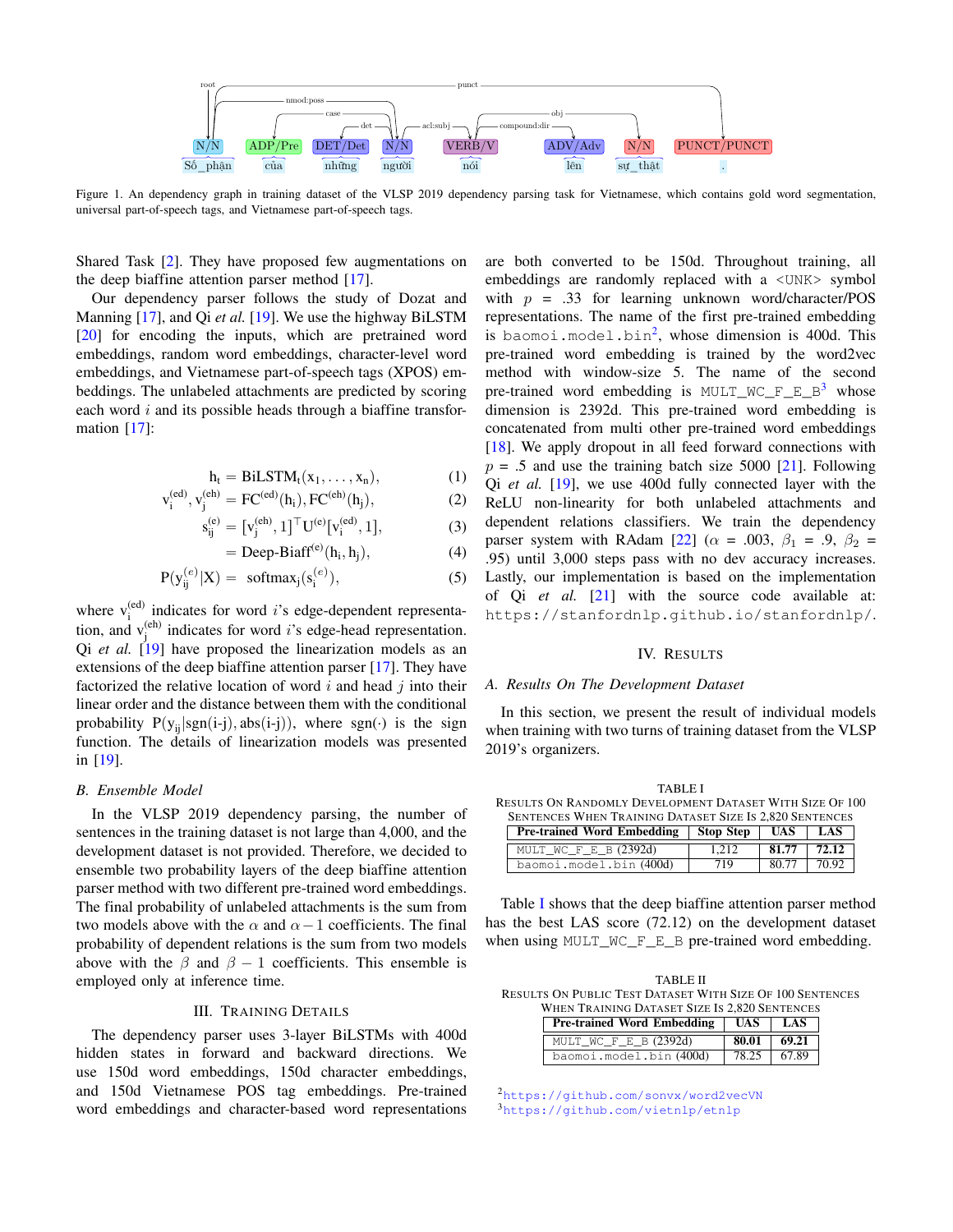Similarity to result presented in Table [I,](#page-1-5) MULT\_WC\_F\_E\_B pre-trained word embedding also give the best LAS score  $(69.21)$  on public test dataset as we can see in Table [II.](#page-1-6)

<span id="page-2-5"></span>TABLE III RESULTS OF ENSEMBLE MODELS ON PUBLIC TEST DATASET WITH SIZE OF 100 SENTENCES WHEN TRAINING DATASET SIZE IS 2,820 SENTENCES

| $\alpha$ |      |       | LAS   |
|----------|------|-------|-------|
| 0.50     | 0.50 | 80.46 | 70.24 |
| 0.73     | 0.66 | l 1   |       |

After we evaluated deep biaffine attention parser method with two different pre-trained word embedding, we make an ensemble two results from two models with the method in sub-section **. We first evaluate the ensemble model with** default coefficients  $\alpha = 0.5$  and  $\beta = 0.5$ , in which  $\alpha$  is the coefficient of the model using MULT WC  $F$  E B pretrained word embedding and  $\beta$  is the coefficient of the model using baomoi.model.bin pre-trained word embedding. In Table [III,](#page-2-5) we can see the ensemble model give better result than individual models with LAS score of 70.24. The turned coefficients  $\alpha = 0.73$ ,  $\beta = 0.66$  give the lower result than default coefficients  $\alpha = 0.5$ ,  $\beta = 0.5$  with LAS score of 71.49. The turned coefficients are different from default coefficients, which can be described by performances two models described in Table [II.](#page-1-6)

<span id="page-2-6"></span>TABLE IV RESULTS ON RANDOMLY DEVELOPMENT DATASET WITH SIZE OF 100 SENTENCES WHEN TRAINING DATASET SIZE IS 3,856 SENTENCES **Pre-trained Word Embedding Stop Step UAS LAS**

| MULT WC F E B $(2392d)$ | 1.845 | 79.08 L | 70.07 |
|-------------------------|-------|---------|-------|
| baomoi.model.bin(400d)  | 3.314 | 80.38   | 70.39 |

Table [IV](#page-2-6) shows that the deep biaffine attention parser method has the best LAS score (70.39) on the development dataset when using baomoi.model.bin pre-trained word embedding. The result of models when training dataset size is 3,956 sentences, which is different from the result in Table [I.](#page-1-5) The reason can explain this result, which is the stylometry of the second turn dataset providing from VLSP 2019's organizers. Following the information from VLSP 2019's organizers, the stylometry of the first, and second turn dataset providing from VLSP 2019's organizers are *news* and, *literality*, respectively.

# <span id="page-2-7"></span>*B. Results On The Private Dataset*

#### TABLE V

RESULTS OF ENSEMBLE MODEL ( $\alpha = 0.73$  and  $\beta = 0.63$ ) On Private TEST DATASET (THE FIRST MODEL IS TRAINED BY 2,820 SENTENCES AND THE SECOND MODEL IS TRAINED BY 3,956 SENTENCES)

| <b>System</b> |       | <b>News</b><br>(400 sentences) |       | Literality<br>$(101$ sentences) |            | Social<br>$(100$ sentences) |       | Overall<br>$(601$ sentences) |  |
|---------------|-------|--------------------------------|-------|---------------------------------|------------|-----------------------------|-------|------------------------------|--|
|               | UAS   | LAS                            | UAS   | LAS                             | <b>UAS</b> | LAS                         | UAS   | LAS                          |  |
| First Model   | 72.95 | 60.19                          | 81.73 | 72.73                           | 67.46      | 57.08                       | 73.19 | 61.01                        |  |
| Second Model  | 72.85 | 60.08                          | 85.91 | 77.09                           | 67.79      | 56.75                       | 73.53 | 61.28                        |  |

Table [V](#page-2-7) describes the official results of our system submitted to VLSP 2019's organizers on the private test dataset. We note that the our first model is trained by 2,920 sentences and our the second model is trained by 3,956 sentences. The difference between the stylometry from two training datasets of two models leads to the difference between the two results. The best LAS scores on two stylometry sentence groups *news* and *social* belong to the first model. However, the second model has obtained the highest LAS score overall with 61.28.

## V. CONCLUSION & FUTURE WORKS

<span id="page-2-4"></span>Our primary contribution to Dependency parsing for the Vietnamese task of VLSP 2019 shared-tasks is that using a simple ensemble model based on deep biaffine attention parser method. In our experiment, we were able to achieve the LAS score of 61.28 with the ensemble model on the private test dataset from VLSP 2019's organizers. Two of our submissions have proved that the larger amount of training data does not ensure the increase performances of the dependency parsers. We have to analyze the stylometry clusters of dependency treebank when we want to consider the increase performances of the dependency parsers. In the future works, we are planing two analyze the result of our system in more detail.

#### ACKNOWLEDGMENT

We would like to thank the VLSP 2019 organizers for their sustained hard work and providing the Vietnamese dependency treebank with the new scheme with high quality for this project. We would like to give our thanks to the NLP@UIT research group and the Multimedia Communications Laboratory of the University of Information Technology - Vietnam National University Ho Chi Minh City for their supports with pragmatic and inspiring advice.

#### **REFERENCES**

- <span id="page-2-0"></span>[1] D. Zeman, M. Popel, M. Straka, J. Hajic, J. Nivre, F. Ginter, J. Luotolahti, S. Pyysalo, S. Petrov, M. Potthast, F. Tyers, E. Badmaeva, M. Gokirmak, A. Nedoluzhko, S. Cinkova, J. Hajic jr., J. Hlavacova, V. Kettnerová, Z. Uresova, J. Kanerva, S. Ojala, A. Missila, C. D. ¨ Manning, S. Schuster, S. Reddy, D. Taji, N. Habash, H. Leung, M.-C. de Marneffe, M. Sanguinetti, M. Simi, H. Kanayama, V. dePaiva, K. Droganova, H. Martínez Alonso, Ç. Çöltekin, U. Sulubacak, H. Uszkoreit, V. Macketanz, A. Burchardt, K. Harris, K. Marheinecke, G. Rehm, T. Kayadelen, M. Attia, A. Elkahky, Z. Yu, E. Pitler, S. Lertpradit, M. Mandl, J. Kirchner, H. F. Alcalde, J. Strnadová, E. Banerjee, R. Manurung, A. Stella, A. Shimada, S. Kwak, G. Mendonca, T. Lando, R. Nitisaroj, and J. Li, "CoNLL 2017 Shared Task: Multilingual Parsing from Raw Text to Universal Dependencies", in *Proceedings of the CoNLL 2017 Shared Task: Multilingual Parsing from Raw Text to Universal Dependencies*, Vancouver, Canada: Association for Computational Linguistics, Aug. 2017, pp. 1–19.
- <span id="page-2-1"></span>[2] D. Zeman, J. Hajič, M. Popel, M. Potthast, M. Straka, F. Ginter, J. Nivre, and S. Petrov, "CoNLL 2018 Shared Task: Multilingual Parsing from Raw Text to Universal Dependencies", in *Proceedings of the CoNLL 2018 Shared Task: Multilingual Parsing from Raw Text to Universal Dependencies*, Association for Computational Linguistics, 2018, pp. 1–21.
- <span id="page-2-2"></span>[3] R. McDonald and J. Nivre, "Characterizing the errors of datadriven dependency parsing models", in *Proceedings of the 2007 Joint Conference on Empirical Methods in Natural Language Processing and Computational Natural Language Learning (EMNLP-CoNLL)*, Association for Computational Linguistics, 2007, pp. 122–131.
- <span id="page-2-3"></span>[4] S. Buchholz and E. Marsi, "CoNLL-X Shared Task on Multilingual Dependency Parsing", in *Proceedings of the Tenth Conference on Computational Natural Language Learning*, ser. CoNLL-X '06, Association for Computational Linguistics, 2006, pp. 149–164.